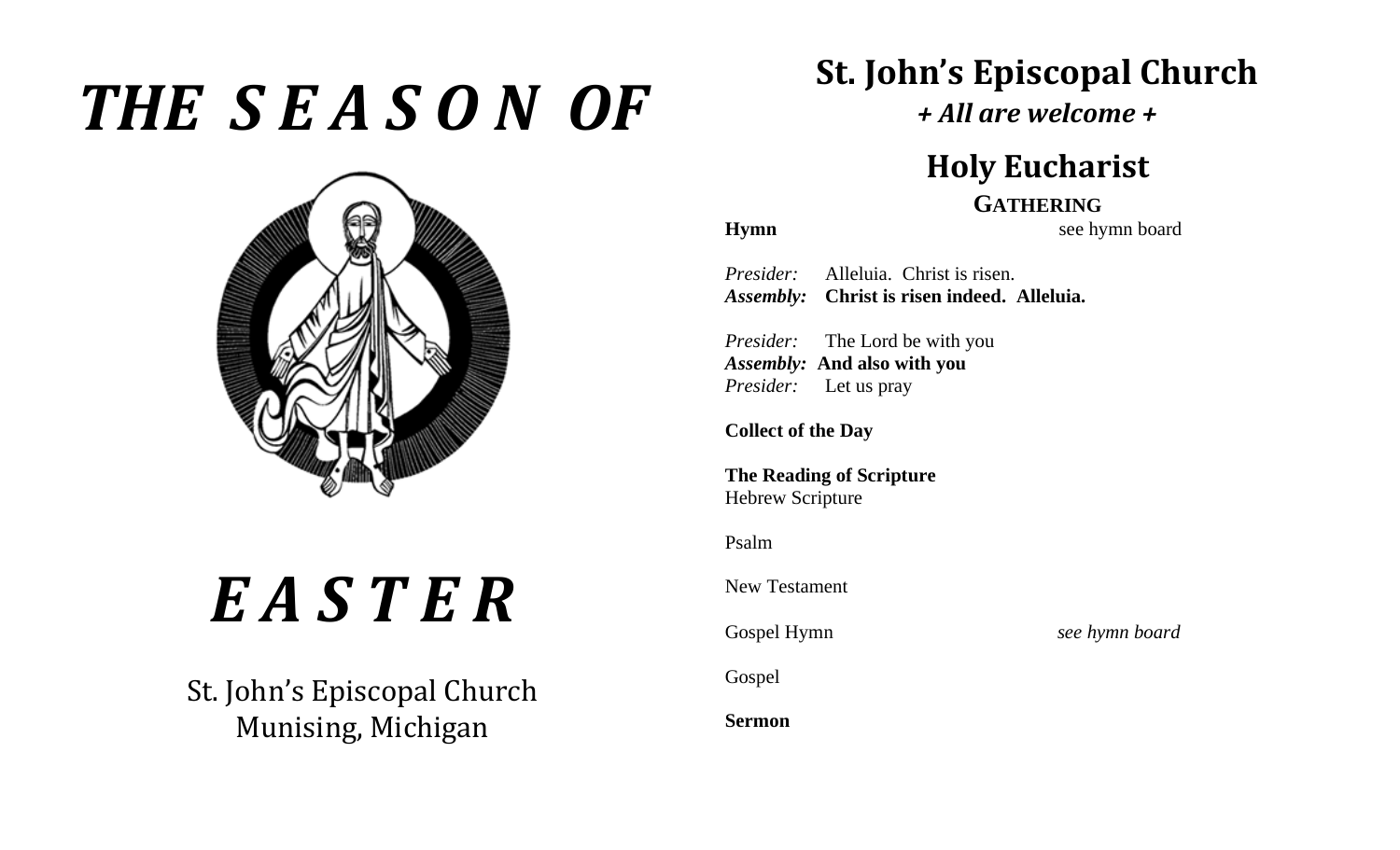#### **An Affirmation of Faith (from** *A New Zealand Prayer Book***)**

| All: \ | You, O God, are supreme and holy.         |
|--------|-------------------------------------------|
|        | You create our world and give us life.    |
|        | Your purpose overarches everything we do. |
|        | You have always been with us.             |
|        | You are God.                              |

You, O God, are infinitely generous, good beyond all measure. You came to us before we came to you. You have revealed and proved your love to us in Jesus Christ, who lived and died and rose again. You are with us now. You are God.

You, O God, are Holy Spirit. You empower us to be your gospel in the world. You reconcile and heal; you overcome death.

You are our God. We worship you.

#### **Prayers of the People**

*Leader:* Let us thank God for our many blessings. For this new day added to our lives. *Assembly:* **We thank you, God.**

*Leader:* For \_\_\_\_\_\_, our Presiding Bishop, for \_\_\_\_\_, our Bishop, for \_\_\_\_\_\_\_\_, our Missioner, for the leadership of our diocese and congregation, and for all the people of God.

*Assembly:* **We thank you, God.**

|                      | <i>Leader:</i> For this world we live in, and our leaders<br>Assembly: We thank you, God.                                                                                                                                                                                                                                     |
|----------------------|-------------------------------------------------------------------------------------------------------------------------------------------------------------------------------------------------------------------------------------------------------------------------------------------------------------------------------|
| Leader:              | For homes that shelter us, and for the will to help those who have<br>no home.                                                                                                                                                                                                                                                |
| Assembly:            | We thank you, God.                                                                                                                                                                                                                                                                                                            |
| Leader:              | For our families and friends<br>Assembly: We thank you, God.                                                                                                                                                                                                                                                                  |
| Leader:              | For courage and hope when we are afraid, comfort when we are<br>sad or lonely.                                                                                                                                                                                                                                                |
|                      | Assembly: We thank you, God.                                                                                                                                                                                                                                                                                                  |
| Leader:              | We name those who are sick and are in our hearts today:<br>______________. For the gift of your healing embrace:                                                                                                                                                                                                              |
| Assembly:            | We thank you, God.                                                                                                                                                                                                                                                                                                            |
|                      | <i>Leader:</i> For ( <i>_____________</i> and) the lives of those who have died.<br><i>Assembly:</i> We thank you, God.                                                                                                                                                                                                       |
| Leader:<br>Assembly: | For all the goodness you give to us, especially ________.<br>We thank you, God.                                                                                                                                                                                                                                               |
| Presider:            | Lord, you have called us to serve you.<br>May we walk in your presence:<br>With your love in our hearts,<br>Your truth in our minds,<br>Your strength in our wills;<br>Until, at the end of our journey,<br>We know the joy of coming home to you<br>And the welcome of your embrace,<br>Through Jesus Christ our Lord. Amen. |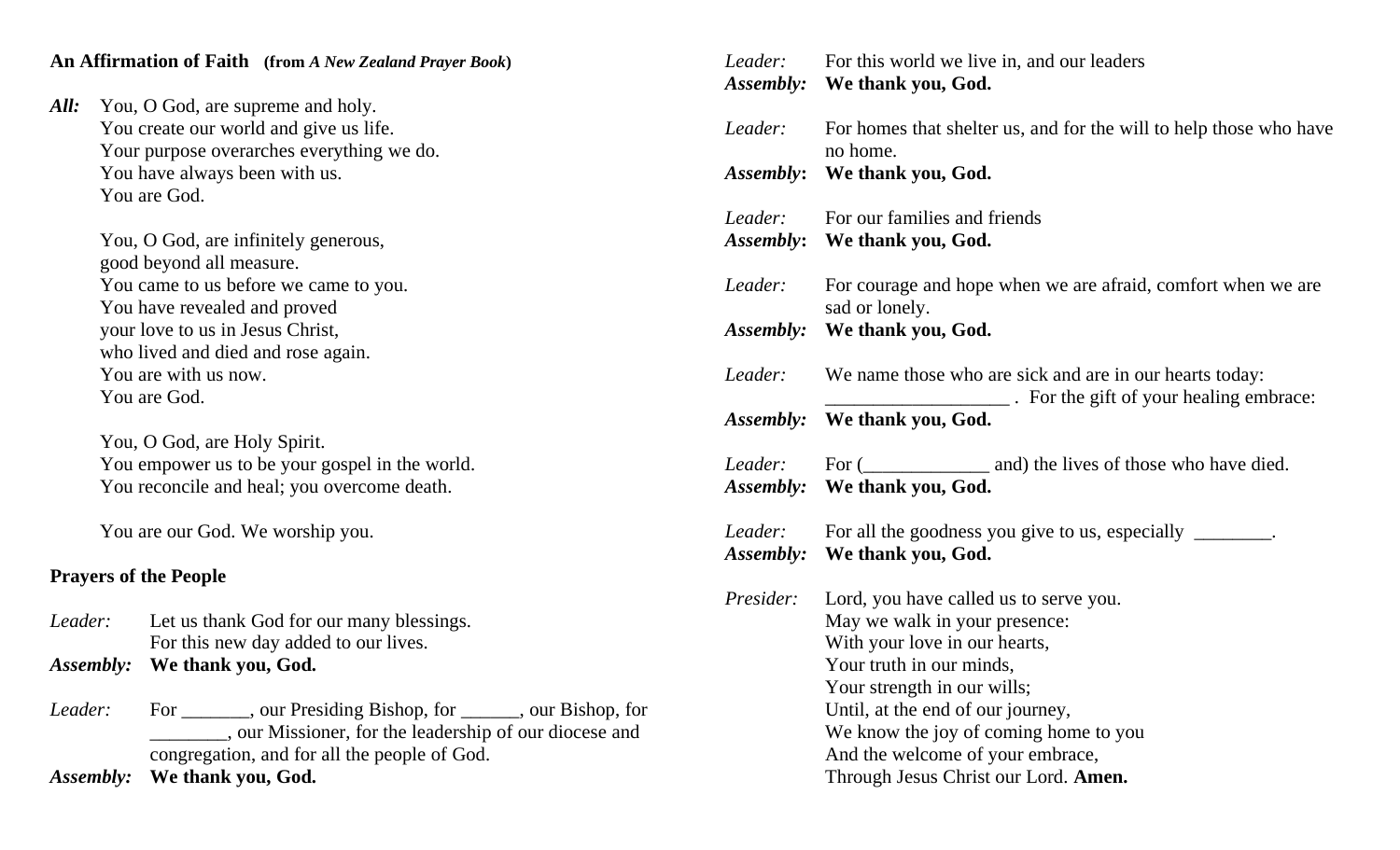#### **The Peace**

*Presider:* The peace of Christ be always with you. *Assembly:* **And also with you.**

#### **Offering**

**Hymn** (see hymn board)

#### **THE TABLE OF GOD**

*Presider:* The Lord is with you. *Assembly:* **And also with you.** *Presider:* Lift up your hearts. *Assembly:* **We lift them to the Lord.** *Presider:* Let us give thanks to the Lord our God. *Assembly:* **It is right to give our thanks and praise.**

#### *Presider:*

It is right, Holy One, to give you thanks and praise. You created all that is, and have filled everything with your blessing and love. You led your people through the wilderness and rescued them from slavery. In time, you came and walked among us, as Jesus from Nazareth. We celebrate our life with Jesus as we remember how he lived and loved, how Jesus died on the cross, and yet he lives. We give thanks that Jesus is present in our midst this morning, as we sing:

*All: Holy, holy, holy Lord, God of power and might Heaven and earth are full of your glory Hosanna in the highest. Blessed is he who comes in the name of the Lord. Hosanna in the highest.*

#### *Presider:*

On the night before he died, Jesus gathered his friends together at the table to share a meal. And as they began to eat, he lifted up the bread and wine to God and gave thanks. It is God who makes the seed for the wheat and the seed for the grape. It is right to thank you, God.

After he gave thanks, Jesus broke the bread. He broke it to remind us that this bread, given by God and broken for us, is bread to feed the whole world. No one need go hungry if they eat this bread. No child, no adult, no elder. This bread, broken, is bread for all people.

Jesus broke this bread to remind us that God comes to us in those places where we are broken inside. Where we are lonely, frightened, sick and in sorrow. And God also comes to us in those places where we are joyful, playful and free.

As he gave the bread to his disciples Jesus said, "Take, eat: this is my Body which is given for you. Do this to remember me."

Jesus gave them the cup of wine and said, "Drink this, all of you. This is my Blood of the new Covenant, shed for you and shed for all. Whenever you drink it, do this to remember me."

Finally, Jesus made his friends a promise which he makes to us this day. "I will never leave you alone. I will send God's Holy Spirit to fill your hearts and your minds and your hands."

We ask now that the Holy Spirit of God fill this bread, this cup, and our own hearts as we pray with the words that Jesus taught us: